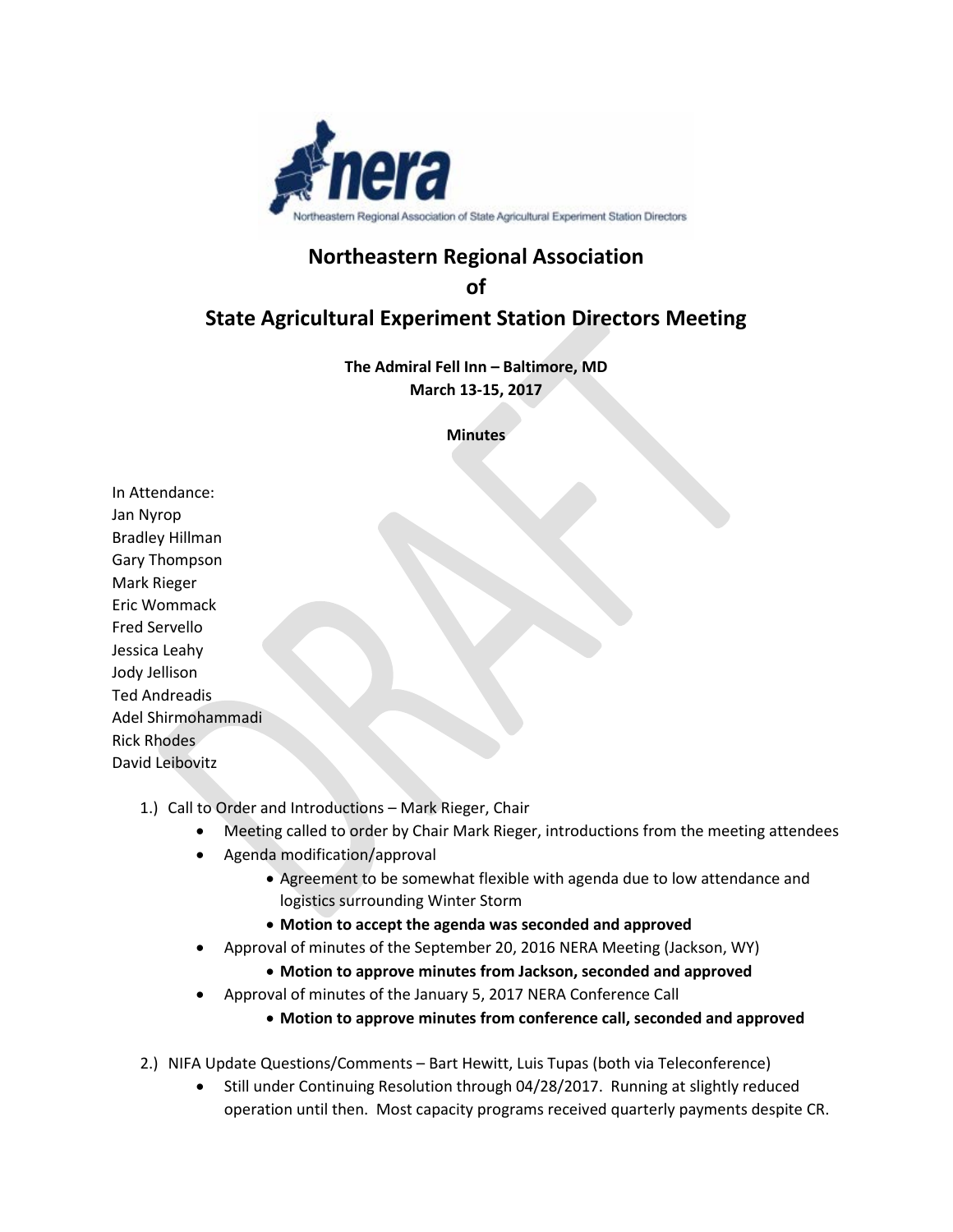- RFAs for competitive programs will be released based on estimated 2017 funding level
- Ongoing work: NIFA is working on tactical science programs (IPM, detection/diagnostics, IR4, youth development) – pursuing \$700 million AFRI funding from Congress
- Capacity program evaluation with TEConomy currently undergoing review by office of the Secretary
- Strengthening State liaison program established in 2005. Trying to approve ability to reach out to LGU partners through state liaisons. Each state will have an NPL assigned responsible for: reviewing annual reports for capacity funds, reviewing plan of work, visiting institutions once every 2 years (more often if possible) to partner with state institutions and provide information to them on a regular basis. Info coming soon, you'll know who your state liaison is. Any NIFA questions can be directed to liaison/Luis/anyone at the Deputy Director Level. If you visit Washington, DC contact the State liaison who will host your visit with national program staff.
- State Liaison program will be formalized. Proper documentation will be distributed regarding expectations for the program. You'll know what to expect from them, they'll know how to present expectations to you. Regional representatives (Dr. Qureshi) will collect feedback, recommendations and input on how the liaison program should work.
- New subcommittee under Science + Tech council National Subcommittee for Sustainable Food and Agriculture. To engage communities on sustainable production; will frame a document for the new administration.
- Food and Agriculture Cyberinformatics and Tools (FACTS) addresses need for properly managing data in agriculture; integrating big data into food and ag system. Follows work and discussions from Chicago meeting in 2016; will have opportunities for grantees to lead workshops. NIFA Contact person for FACTS – Parag Chitnis.
- NIFA Gateway provides users a portal for funding data accessible through NIFA Website; data goes back to 2002. Deploying updates to include search functionality. Plan of Work is suspended until 2020. Annual Report still due using the current software. In the revised POW you won't have to do much more in terms of projects. Anticipated release for POW is October 2018, so that 2020 POW can be uploaded in April 2019. The goal is to link projects you have to the planned program areas. You won't need to complete outcomes and indicators any longer.
- *Reminder: Request Prior Approval for purchases over \$5k, with a useful life over 1 year. Implementing this requirement for capacity grantees this year (2017).*
- NERAOC will be held in San Antonio 4/23-4/27 hosted by TAMU Agrilife and Prairie View A&M. Please remind your officers about this.
- 3.) Hatch Project and McIntire Stennis Project Review by NIFA Luis Tupas, Bart Hewitt
	- **Slides are posted on NERA website**
	- Slide 3 (Proposal Outline) you may have work in a competitive grant related to a Hatch proposal, but it's important to distinguish between the two. One of the reasons to reject a proposal is because it could be a verbatim copy of the proposal on the capacity/competitive side. It's important that we aren't duplicating work.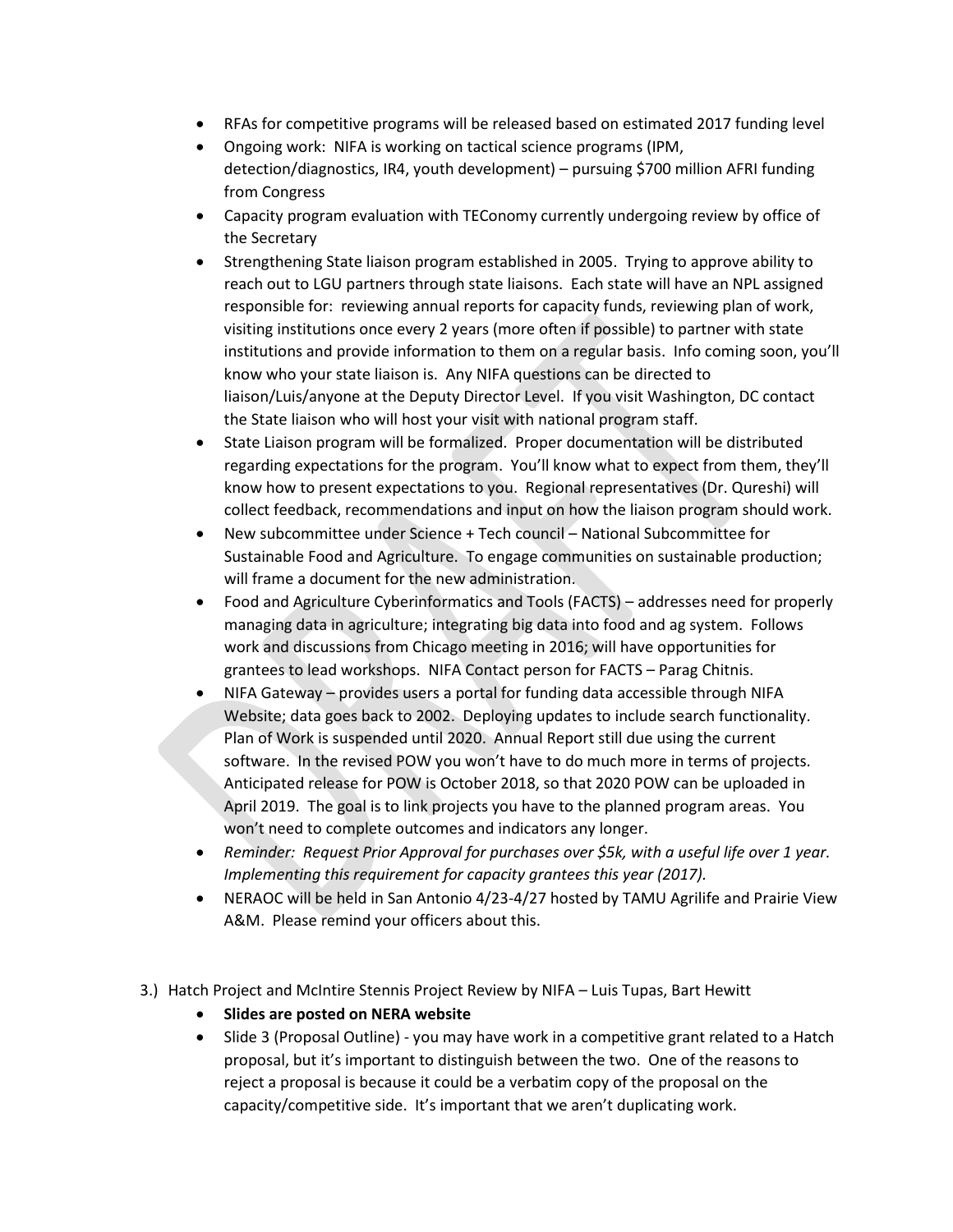- Slide 4 important with regard to proposals you provide NIFA has to provide certification that you're in compliance with the Hatch Act
- Slide 7 be aware of the classification fields even if Sponsored Programs office decides this for you
- One of the reason Hatch proposals have been returned is because one of these aspects may need clarification, further explanation, or needs to be presented in a way that is readable and understandable in our database system. In the NIFA Gateway you will find a complete listing of the Hatch proposals. NIFA wants to ensure congressional staff/stakeholders can find and read work clearly that is going on in respective states.
- Classification fields are very important because of how much money is spent on lots of different topic areas. They are also used for searches on large numbers of projects. Classifications also determine how the system automatically forwards information to NPLs.
- Program leaders have ~30 days (standard) to review each proposal.
- Bart's office is concerned with tracking proposals in their system to ensure they respond in that timeframe. The system Bart put together has automated some of these processes; new Hatch proposals get distributed to subject matter experts automatically. Competitive programs are distributed to NPLs through Grant Management system.
- Question from Jan Nyrop: One issue that needs clarification is "the intent of the Hatch Act". Recently a couple of Cornell Hatch projects were turned back (one completely, the other required some 'gymnastics' on the rationalization). What constitutes the intent of the Hatch Act? Will read four titles of Hatch projects being reviewed internally at Cornell. Would these pass based on their titles?
	- Evaluation of impact of stressors on declining songbird populations
	- Suburban farm and natural areas as habitats for the monarch butterfly
	- Students engaging the environment, student scientist monitoring fish species using eDNA
	- Oyster restoration for resilient estuaries overcoming constraints
	- Follow-up from Luis: Definitions of research areas under Hatch are very broad. A past problem was the presentation of a proposal to show it's a research endeavor. Based on titles, the student proposal's emphasis was not on research, but on the students' methodologies. The other three examples would work but must be clearly presented as a *Research Problem*. Identification of the Knowledge Area and SOI ensures the NPL will be able to provide proper analysis of the way it was presented.
- Question from Rick Rhodes: What drives which proposal goes to which NPL? Title? KA? SOI?
	- Follow-up (Luis): Combination of all of that. First look at the title, then determine what the proposal is trying to achieve. Then use the correct KA and SOI, really a combination of these factors.
	- (Bart): The software is pretty simple. Topics are assigned to NPLs and if it's outside their expertise, NPLs can go into the software and transfer to other NPLs
- Comment from Fred Servello: Lots of variation between what NPLs are saying. Types of projects that have been approved for decades have taken a sharp turn in a particular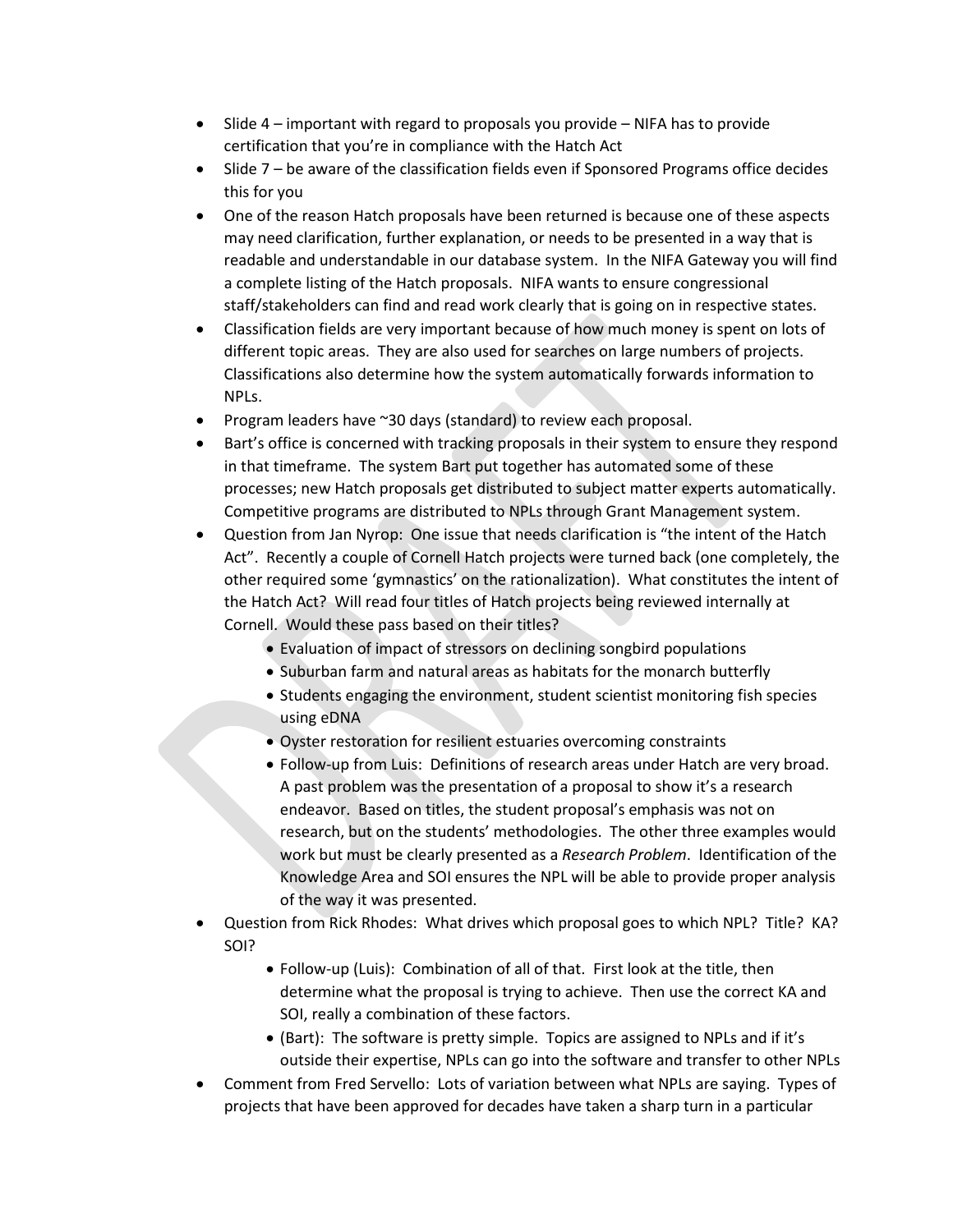area. Emails circulate – e.g., if a fisheries proposal is not aquaculture, it will be rejected. Directors end up going to faculty to do 'gymnastics'.

- (Luis) The liaison program will help. All NPLs at NIFA should be able to provide faculty better guidance. Large turnovers of NPLs and Division Directors recently. Division directors ensure that when NPLs leave, projects handled by that person will be transferred accordingly and provide continuity. We may not have provided those transfers accordingly with recent turnover. Worth discussing with NPLs and State Liaisons.
- Luis One thing that would be helpful for submissions under "Previous Work" section, ensure previous work was supported by Hatch funds
- 4.) Budget and Legislative Update Questions/Comments Hunt Shipman
	- **Slides posted to NERA website**
	- Cabinet not yet in place (Typically set within first 100 days). 4-5 week process to confirm Sonny Perdue as Secretary of Ag.
	- First presidential cabinet that doesn't include a member of another party.
	- Obamacare repeal/replace underway. House proposal unclear so far, unclear if it will gain support of all House conservatives, and/or support of Senate as a whole.
	- Tax reform border adjustment tax similar to Value Added Taxes used worldwide
	- Infrastructure bill trillion dollar proposed infrastructure bill; will be hard to come up with that amount of money.
	- Operating on CR of FY16 dollars; expiring on 04/28. Bills beginning to move again, starting with Defense. FY17 will be level funded on all APLU BAC Priority areas.
	- BAC taking a "single ask" approach unified system, one requested \$200m lump increase to be allocated using FY16 proportions. This would yield a ~19% increase; special research grants in Hatch will receive the largest increase in some time.
	- Jay Akridge will testify on behalf of APLU (Biotechnology and Research subcommittee) for Farm Bill Hearing. Chairman Conaway wants to pass it "on time" – Hunt anticipates "on time" as spring/summer 2018.
	- President embarking on government reorganization process. Potentially moving some USDA programs to other departments. Secretary Zinke has an eye on USFS to move to Dept. of Interior. Busy year ahead.
	- Question (Gary Thompson) We need everyone pulling in the same direction. "One-Ask" was the goal in doing that. At PSU, Government Affairs council was not on board with the "one ask". What are opportunities for us to have better communications with our Government Affairs counsel and Cornerstone through the BAA and BAC channels? Seemingly there's a disconnect between Gov't Affairs, Cornerstone, and the BAC.
		- (Hunt) This underscores a perennial problem with the Gov't Affairs group within APLU. Different marching orders from different places presents a challenge in connecting people. We can do a better job of encouraging ESS/CES/AHS members to have these conversations with campus CGA Groups. Hunt personally doesn't know how it matters—CGA groups hadn't been good at advocating for priorities beforehand.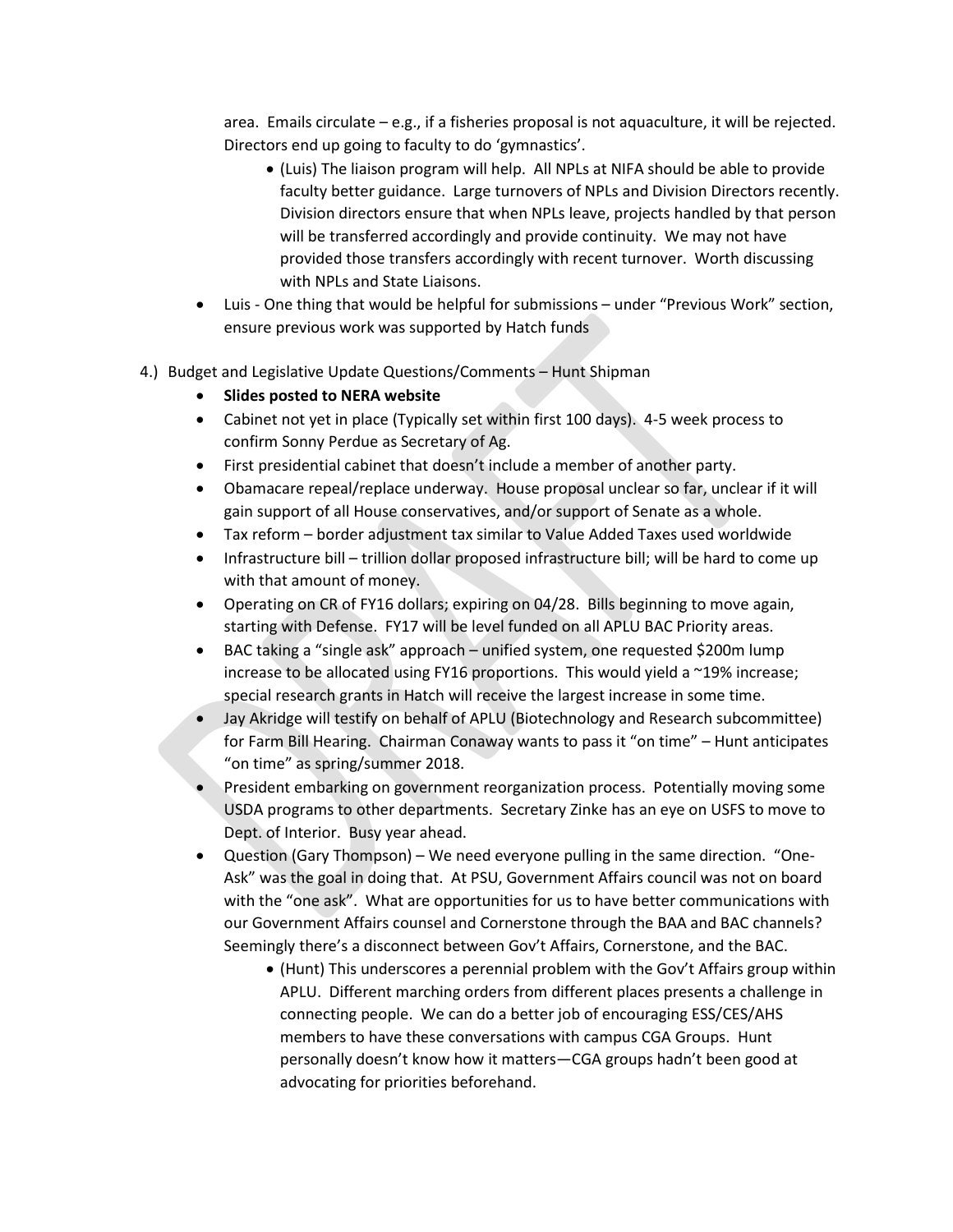- Question (Rick Rhodes) On the infrastructure bill, \$1 trillion on the table. Is there an opportunity to slip a couple billion dollars in to support the Sight Lines group?
	- (Hunt) We've done a few things to support that. Congress is looking at public/private partnerships, innovative ways to fund the \$1rillion. What is in the realm of possibility on the business side of the equation? Cornerstone is still waiting on some guidance on if some of those things will really work. Will look to chairman Conaway for priorities on the farm bill, infrastructure bill. We'll ask for as much cash as we can get, but what's unknown is/are there things we could do/changes to the law that would enable a private entity or quasi private entity like Farm Credit to make an investment?
- Question (Gary Thompson) Are there things Experiment Stations / Directors could be doing to help with that process?
	- (Hunt) probably discussing the effective structure that the BAA operates in to vet some of those ideas. Worth sharing any ideas with Cornerstone.
	- **Gary will try to get this into the upcoming PBD meeting agenda in early April.**

## 5.) ESCOP Update

- Gary Thompson is on ESCOP Chair's Advisory Committee as Chair-Elect. Bret Hess (U WY, Chair) is taking on the Strategic Alliance Initiative. Held 30 agency meetings in DC surrounding CARET/AHS meeting in early March '17. Looking for: Opportunities, commonalities, integration and cooperation. Delivering the ESCOP message to the various agencies.
- Breakthroughs 2030 Study [\(http://nas-sites.org/dels/studies/agricultural-science](http://nas-sites.org/dels/studies/agricultural-science-breakthroughs/)[breakthroughs/\)](http://nas-sites.org/dels/studies/agricultural-science-breakthroughs/) – involves public/private research forums, roundtables. Came as a result of the PCAST report, to facilitate public and private interaction. 15 members would serve on the forum.
- ESCOP Website in process of migrating website from NC State to Clemson hosting. The NIMSS team at Clemson is involved in development. Mockups are released to review the site design. Inventory of all docs has been taken by NC State. David Leibovitz will initially populate the website; regional staff will be able to populate by committee going forward.
- National Land-Grant Impacts Database Institutions are paying to write impact statements to upload to the database, and it is not valuable in its current state. No jury process to determine quality of what's hosted. Restricted to users with a password granted on an individual level.
	- Should the NE Region have its own impacts database?
	- Impacts should perhaps follow a one-pager format: here's the issue, here's what we did to address the issue, here's the impact.
	- Multi-State Impacts Database successful. More devoted time and resources compared to national LG database. No QC for National Impacts. Quality is not consistent between national database and multistate database.
	- (Jody) No incentive to providing materials to the national database until it's clear who is using it effectively.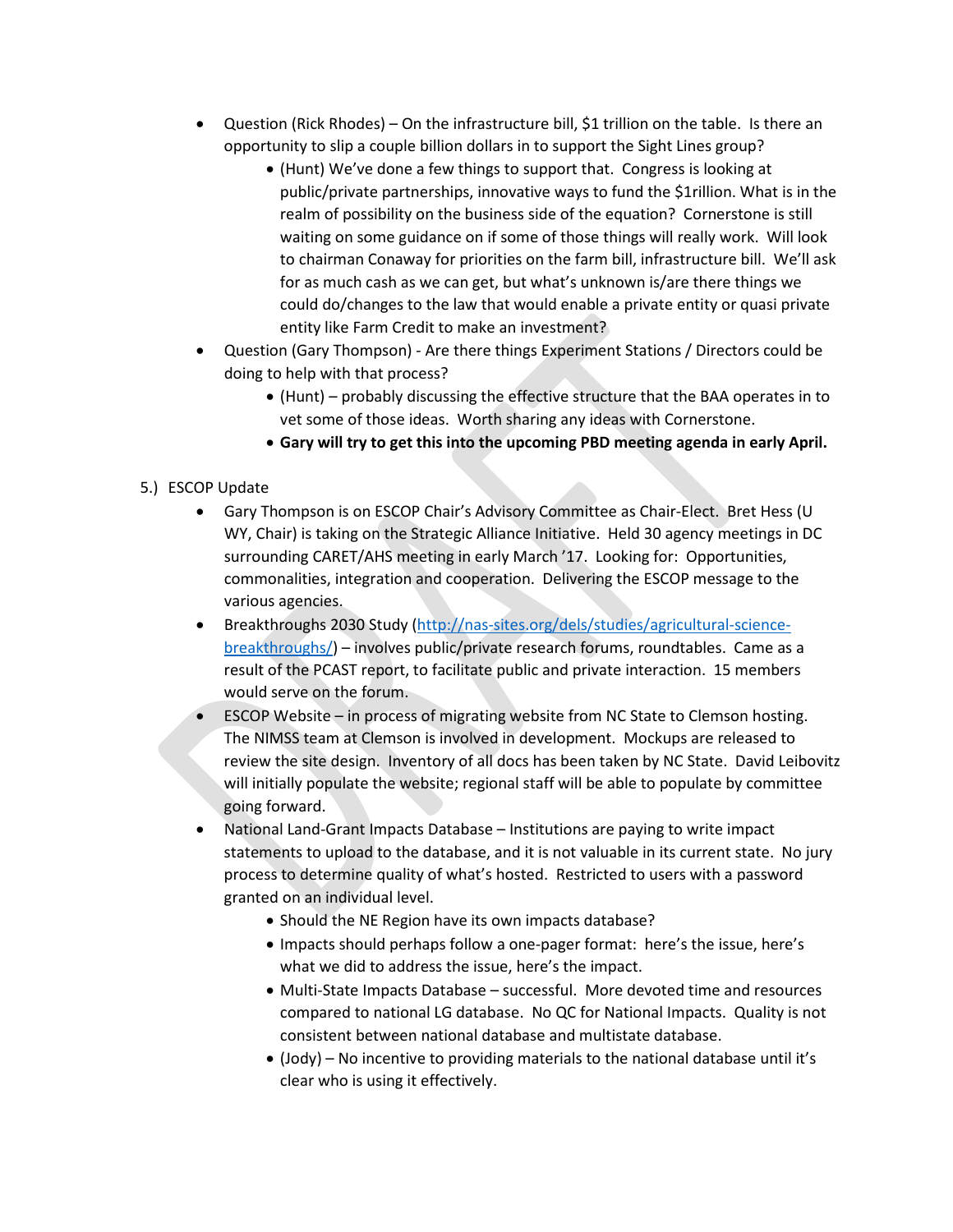- Encouragement from directors to spend time catering to our "best" audience the local audience.
- (Jan) Over the next year, every project that is terminating will receive a template for an impact statement, requiring one associated photo. **Jan will share the one-pager template, and provide an update on the success of that format next year.**
- Gary Thompson will be chair of ESCOP next year. If the NE has issues to address, we have someone listening to our priorities with a head seat at the table. **Think about something you'd like to push on next year's agenda and communicate to Gary Thompson**.
- (Rick) Communications and Marketing Committee held its annual meeting at CARET/AHS. Kglobal pivoted from growth phase to engagement phase of the AgIsAmerica platform. We engage by aligning with BAA initiatives, and supporting the one-ask \$200m increase. If the increase were to come through, we declare a win for the CMC.
	- (Jody) What if we're faced with a 20% *decrease* rather than the requested increase? Is there a way for the NE to address a 20% decrease? Some from smaller states operate with no margin of error on the capacity side. We could face layoffs. In advocating more generally for more funding rather than emphasizing "don't touch the capacity funding", we could perhaps face a decrease across all lines.
	- (Rick) would argue the full court press is out against decreasing Capacity lines. How protective the initiative will be is still up for debate. President's wishlist includes a \$54b increase in Defense and an equivalent decrease 'across the board.' Agriculture is the smallest allocation by 2.5x. Our "egg" is small enough to ensure we don't get cut. Cornerstone is advocating to protect Capacity lines.
- (Gary) Science + Technology discussion on Big Data to come at ESS Fall meeting in Philadelphia. Currently being refined for adoption by the ESS planning committee.
- 6.) Multistate Activities Committee Report
	- **Spring 2017 MAC report is posted on NERA website [\(http://www.nerasaes.org/agenda-minutes\)](http://www.nerasaes.org/agenda-minutes)**
	- Requests to write: All approved
		- NE\_TEMP1962, a renewal. Three subject areas in need of research in Outdoor Recreation: community resilience, environmental resilience, health. **Approved request to write**.
		- NE\_TEMP1231, a renewal. Participation is national, ~9 universities coordinated in the program. **Approved request to write**.
		- NE\_TEMP1020, a renewal. **Approved request to write.**
	- Request to approve peer-reviewed projects: All approved
		- NECC TEMP1701, a coordinating committee in its early stages who would like to get together on a regular basis and explore possible collaborations on food safety technologies. Received all excellent reviews with no comments. **Unanimous approval.**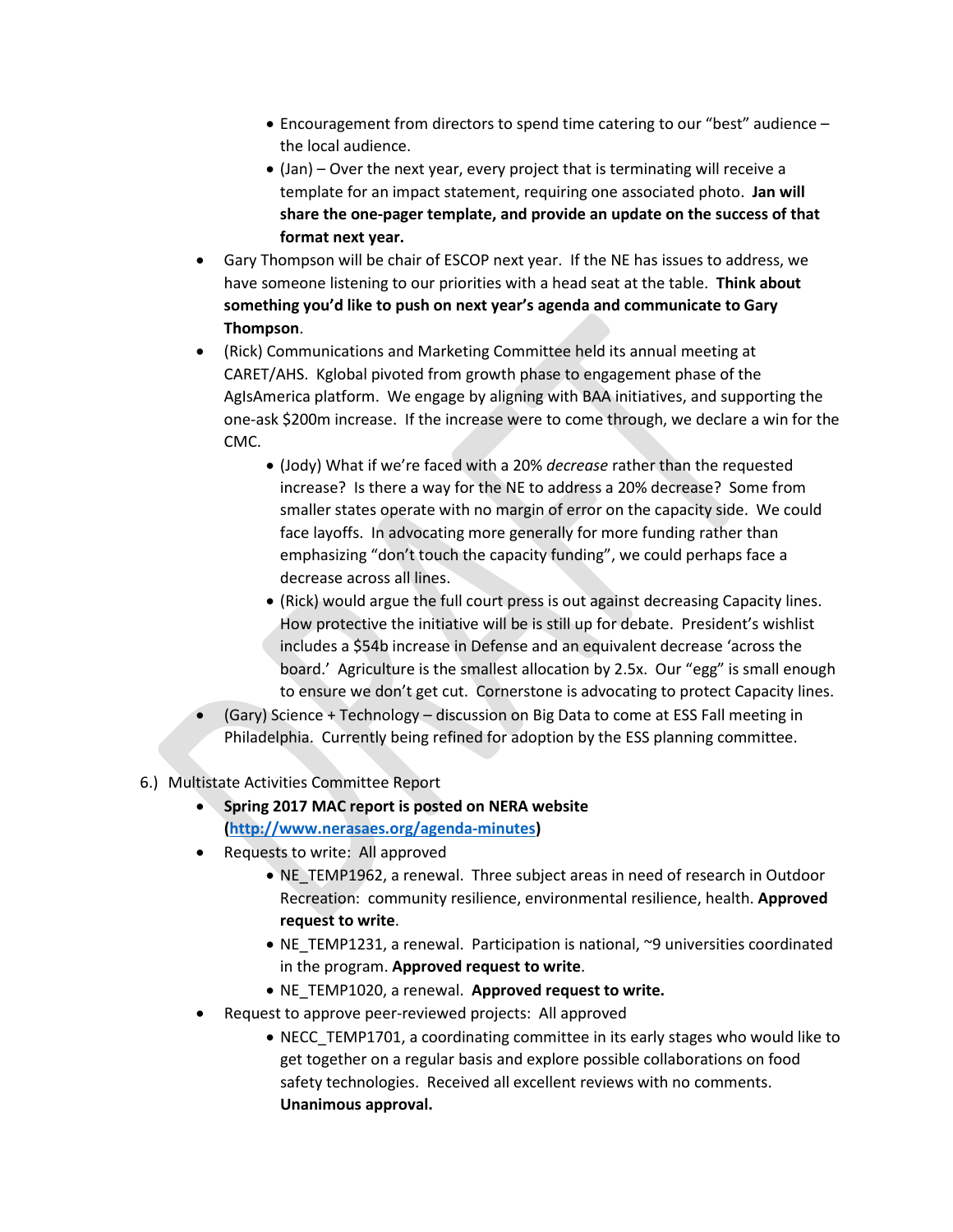- NE\_TEMP1227, a renewal of an award winning multistate "repro" project. Impressive proposal with a bulleted list of knowledge gains. Long-standing project, originated as NE1. **Unanimous approval.**
- **Motion introduced by MAC Chair Fred Servello to approve all five as a block. Seconded by Jody Jellison, all in favor.**
- Administrative Adviser Assignments (Replacements for Susan Brown)
	- **NE1710 – Don Viands**, previous AA expressed interest in becoming AA. NERA Reviewed request to write, sent peer reviewed project to NIFA, NIFA returned it for edits, currently being edited and will be returned to NIFA.
	- **NRSP8 – John Kirby has agreed to become AA**
	- **NE1336 –Chris Watkins (Extension director**) recommended as AA by Jan Nyrop.
	- **NE1231 – Fred Servello volunteered to serve as AA.**
	- **NE 9 – Jan Nyrop will serve as AA**. A very "Geneva-based" project. May need an advocate from Geneva.
- 7.) Revisions to the Northeast Multistate Operating Guidelines
	- Preface: Previous discussion held on NERA teleconference about who should / should not serve as Administrative Advisers. NE Guidelines had specified "SAES Directors/Assistants/Associates only" can serve as AA's. Rick made changes to the guidelines, both procedural and editorial. Changed language defining what an AA does and who they should be.
	- Changes now open the pool for AAs by allowing SAES Director designees serve. Some directors have up to 7 projects for which they serve as AA.
	- MAC Chair Fred Servello concerned that for AAs who don't sit on NERA/MAC, Directors need to provide oversight, guidance and representation for their designees.
	- Suggestion made to discuss regional guidelines with other Regional EDs
	- Any NIMSS feedback should be communicated to RSA David Leibovitz who will forward to Julian Brinkley (NIMSS technical lead)
	- Directors supported changing review process for Coordinating Committees
		- Under Rick's leadership, CC reviews have been assigned/completed
			- CC's commit resources for potential travel
			- Prevents redundancy in proposals
			- Energy of activation for CCs remains low
	- **Proposed Edits to the Guidelines (to be edited by Rick per the Directors' request. Final guidelines will be reviewed for approval at the Summer Session):**
		- **SAES Director Designees may serve as AAs**
		- **Directors are obligated to provide oversight, guidance, and representation at NERA Meetings for designee AAs**
		- **NIMSS Mechanics transferred off of AA and onto RSA (David Leibovitz)**
		- **RSA will send national calls for participants in NIMSS**
		- **Language changed to reflect NIMSS; e.g. NIMSS uses "Draft Proposal" rather than "Pre-proposal" or "Request to Write"**
		- **Coordinating Committees now** *require* **peer review (not a detailed form)**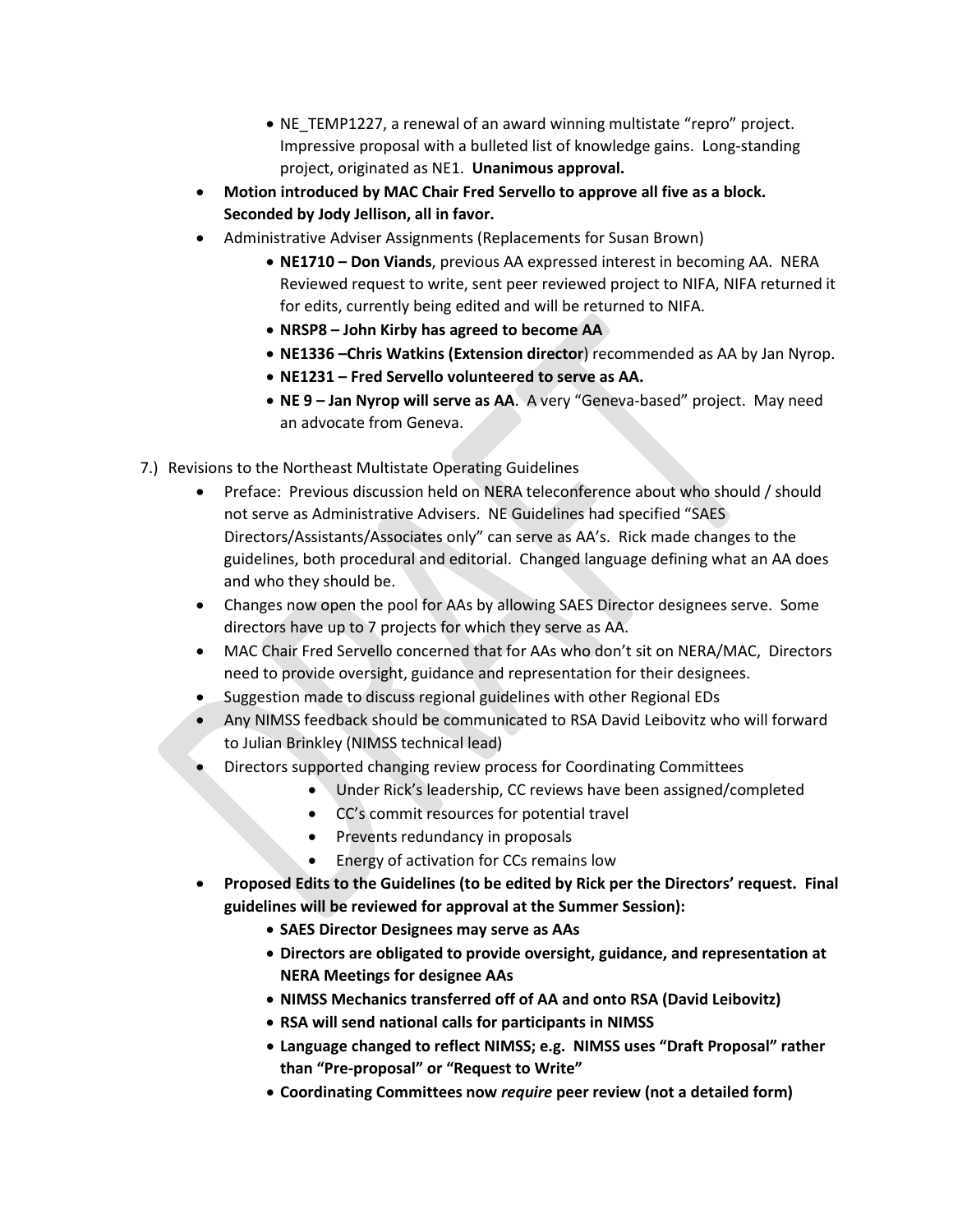- **"Official Representative" is the sole voting member from a particular institution**
- **AAs are responsible for monitoring "Official Representation"**
- **"Official Representatives" no longer have the delegated authority to commit resources**
- 8.) NRSP1 Proposal / Review Form
	- **Rick will communicate to Jeff Jacobsen that NERA provided no negative comments and support the continuation of NRSP1.**
	- **Dave will sit on calls for NRSP1 going forward and can provide a progress report at the summer meeting if anything has happened.**
- 9.)ESS Award for Excellence in Multistate Research
	- If multistate research is successful, it will likely be nominated by the region during its life
	- Evaluation criteria should be more transparent; perhaps scorecard/rubric could be provided
	- Suggestion to nominate the NE1231 (Potato Group; AA Fred Servello, formerly Susan Brown)
	- Suggestion to nominate NE1336 (Postharvest group; suggested AA Chris Watkins, formerly Susan Brown)
	- Deadline for OED to submit nominations is May 30, 2017
	- **ESS Multistate Nominations should be be submitted to OED, who will forward to ESS award group**
- 10.)Diversity and Inclusion Best Practices (Gary Thompson)
	- **[PowerPoint Slides available on NERA Website](http://www.nerasaes.org/2017-spring-meeting-docs)**
	- Consult a professional to handle Diversity and Inclusion we think we're doing a better job than we are at being inclusive
	- Leadership in Ag schools is not diverse very white, very male, very old.
	- ESCOP Diversity in Leadership Task Force established to address concerns with enhancing Diversity and improving Inclusion.
	- Task Force drafted a Whitepaper with actions:
		- Create a permanent ESCOP Diversity Catalyst Committee
		- Enhance Regional EDs and Ads to enhance skills and build capacity
		- ESCOP Leadership should collectively participate in D&I Training
	- We need to develop a more inclusive environment, work toward a more multicultural organization
	- Diversity Catalyst Committee used the Intercultural Development Inventory (IDI) to assess cultural competencies of ESCOP
	- Three training sessions for Diversity Catalyst committee:
		- IDI
		- MCOD (Multicultural Organizational Development)
		- Diversity and Inclusion practices training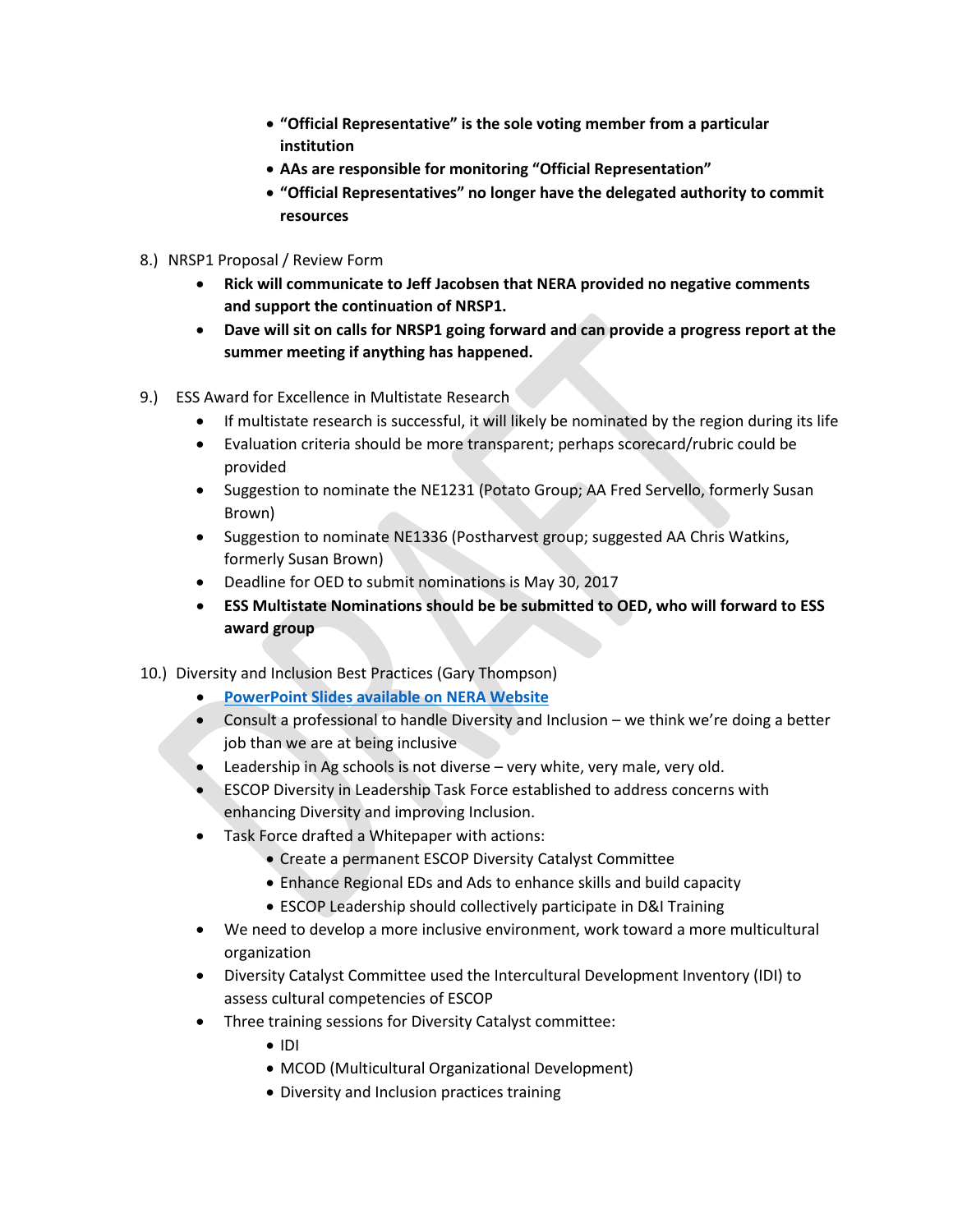- Takeaway from trainings
	- Concept of Diversity -> Inclusion -> Intercultural Competence
	- IDI Group Profile: Most fall under "Minimization" (Minimizing/ignoring differences and focusing on similarities between groups)
	- We need to broaden our definition of Diversity; our resources are targeted toward specific dimensions of diversity
- 11.) NEED Update (Mike O'Neill)
	- Agreement with NEED Executive Director Nancy Bull ended 12/31/2016
	- NEED ED search opened, no agreement on a candidate yet
	- NEED Directors will meet with a facilitator in Baltimore to review appropriate expectations for an ED, needs for the Northeast, skill/qualifications required for ED
	- Mike scanned the regional institutions, found lots of variety in staffing and resources
	- NEED and NERA have not yet fully explored sharing resources / combining expertise
	- NEED has come together to handle institutional needs in absence of ED
	- No one is driving collaborative NEED activities
	- Sentiment in the region is that National Extension interactions are not as critical as National Offices perceive them to be
	- NEED has not reviewed the ED structure of Extension. Having someone in the National ED Role ensures that opportunities for Extension are always discussed.
	- Mike does not believe Regional EDs need to contribute as much to the national effort if there's a national ED in place at APLU
	- NERA example: Dan Rossi's activities over past 5 years were 60% National / 40% Regional
- 12.) NEED-NERA Planning Grant Discussion
	- Rick and Nancy Bull determined interest from both NEED and NERA in continuing joint planning grants
	- Currently \$20k devoted to NERA Planning Grants
	- Suggestion to fund a \$20k NEED-NERA Joint Planning Grant RFP
	- Intent of these is to create collaborative opportunities across institutions: multiinstitutional, multi-investigator grants
	- Mike O'Neill confirmed NEED's commitment to the joint RFP
	- RFA should be written to clearly show research and extension aspects. Past submissions have been extension oriented, without robust research components
	- Groups that could utilize planning grant, mentorship, and constructive criticism are typically stronger on one side (research or extension)
	- Suggestion for groups "Not ready for prime time" to submit proposals, to receive feedback as a learning experience
	- A rubric will be developed: Awards should be contingent upon meeting certain expectations, and evaluation methods should be consistent
	- **Rick Rhodes and Mike O'Neill will visit the previous RFP, revise as needed, develop a rubric and send to NEED/NERA Directors for consideration at the Summer Meeting**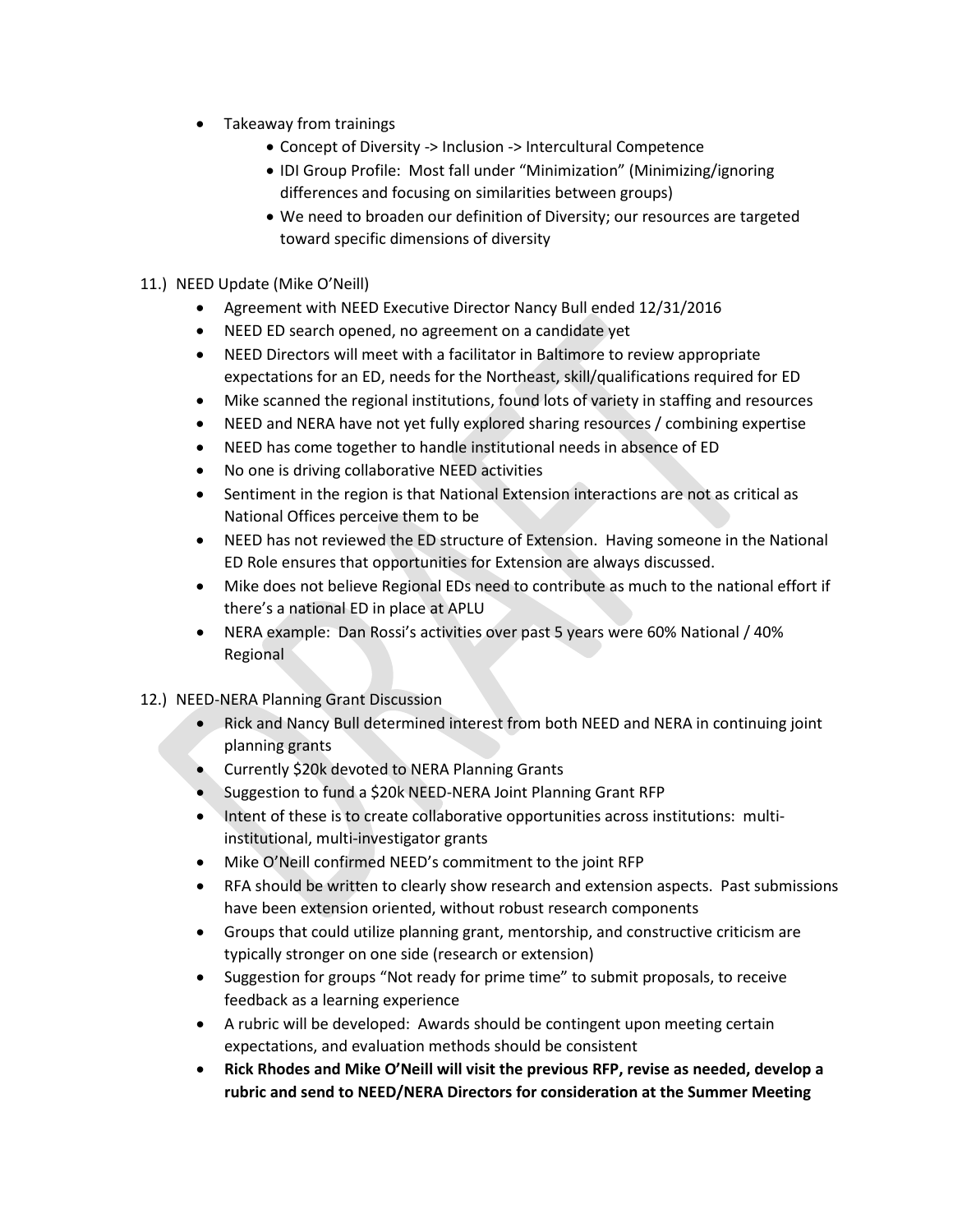- 13.) Northeast Foodsystems Whitepaper
	- In Jackson, Jody suggested developing a "Big idea" whitepaper from the Northeast
	- Cameron charged Rick with developing the whitepaper
	- Northeast Food Systems working group: Rick Rhodes (NERA ED, lead), Stephan Goetz (NERCRD), Lisa Chase (Vermont), Bill Hare (UDC)
	- Lisa Chase already wrote a book: *Food, Farms, and Community*
	- Whitepaper started based on a template from NE Climate Hubs to advocate for funding
	- Development occurred via conference calls, email correspondence
	- Whitepaper underwent peer review by 15 reviewers
	- Reviewers encouraged NERA to "Think Big" and audaciously about what the whitepaper could represent to the region
	- Whitepaper could frame what an RFP could look like in the future for the Northeast
	- Counterpart is the "Southern / North Central / Western Agenda" this paper could grow into "The Northeast Agenda"
	- Northeast can be a model for multistate research not "big commodity" states but can integrate across state lines more easily than any other region
	- Northeast has largest interface between rural and urban populations
	- Suggestion from NERA Directors to consider pursuing publication, perhaps in a peer review journal or elsewhere
	- **After revision, Rick will circulate the whitepaper to NERA Directors for further reviews**
	- **Whitepaper discussion to continue at Summer Meeting in West Virginia**
- 14.) Northeast Foodsystems Whitepaper Feedback and Further Discussion
	- What's interesting and almost counterintuitive we don't necessarily think about how agriculture evolves over time to influence peoples' eating habits. The Northeast is almost a generation ahead of the rest of the country because of the diversity in international groups becoming a piece of how we eat on a day to day basis.
	- The Rural-urban interface involves water quality. Estuary quality, aquaculture, agenergy nexus, water-energy nexus. Almost all of them are linked to Lake Champlain, Great Lakes, or the Coast. A unique part of the NE is our coastline. To catch USDA/NIFA's attention – we need to define what makes us different. Currently there's a reliance on the reader to draw that conclusion on their own.
	- Think about production systems; Northeast's very unique production systems compared to California, Beef in Nebraska, corn in the Midwest. What are the northeast's unique production systems?
	- We should determine what NERA wants to do with this paper. Can this be informative in crafting an RFP? We should make the case for a regionalized research program on NE food systems, whether it's NIFA, or a coalition of states that support it.
	- We have lots of programs who meet state, local, national needs. Hard to determine how to support needs on a Regional level.
	- Our strength is what makes Northeast production systems unique. E.g. Dairy is quite different in the Northeast than it is elsewhere. Something in the paper that's "there"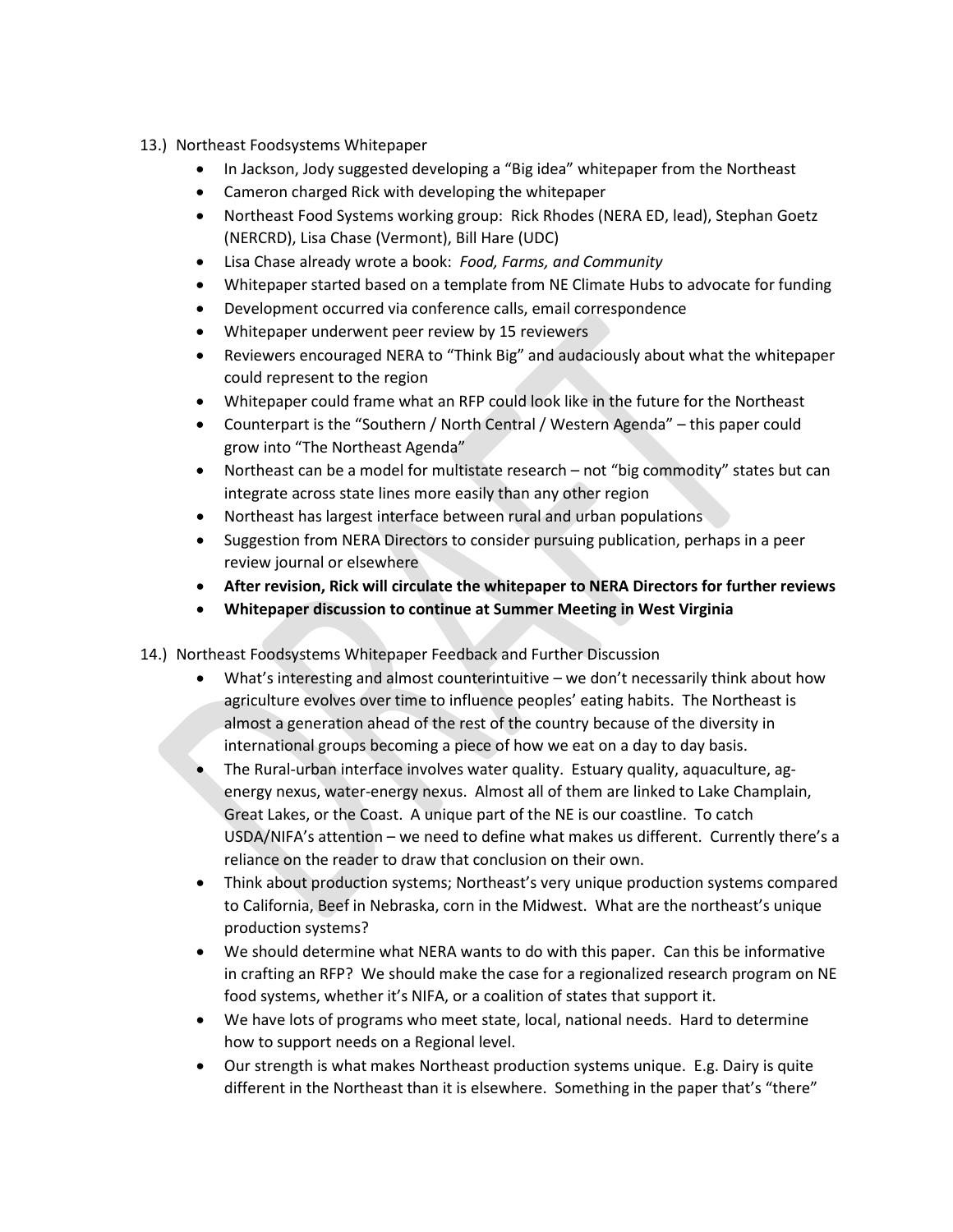but hidden/embedded—food processing technologies/food safety is not emphasized the way it should be. That's a real strength in the Northeast. Proximity to a huge consumer base is a distinguishing characteristic of our region. We should focus on food safety/food science programs in the Northeast.

- DARPA is newly interested in agricultural science and is struggling to find expertise. We should consider target audiences more broadly; beyond NIFA.
- If you can create food security in food insecure areas, you can reduce the potential of future conflict. Are we more subject to the regulatory environment as a high ruralurban interface? Perhaps the executive summary up front should be more 'in your face' defining the unique characteristics in the Northeast.
- We could work with kglobal to move this into the spotlight. AgIsAmerica campaign could position the Northeast as a region alongside "Big ag" states. Rick took an invitation from the Naval War College to participate in the Military Humanitarian Assistance discussion; they needed help with the 'handoff' during international disasters from Military to Non-Governmental Organizations.
- This paper could be important in providing us guidance at our own institutions on how to bring people together and build relationships to discuss these issues.
- Our role in agriculture does not end when the truck leaves the farm. Our role extends to the consumer: eating food and feeling good.

## 15.) Report of the Office of the Executive Director

- **[Report is posted on NERA Website](http://www.nerasaes.org/2017-spring-meeting-docs)**
- Suggestions for ED's Campus Visits and discussions with institutions
	- Institutions want to share the things that NERA isn't yet aware of. Centers/capacities/etc; some of the more unique aspects of each institution.
	- Discussion of institutional-specific policies. We all have policies surrounding our programs; we often scour websites for these policies, websites are not navigable, policies may or may not exist or be readily available. Lots of time is spent mining websites for documents, e.g. F&A policy on various stations' sites.
	- Could be valuable to attend an administrative meeting at each institution; many administrators have an 'entry level' understanding of APLU/Hatch multistate/National activities.
	- Institutions develop internal rules/regs associated with handling interaction with USDA, Hatch, etc. Institutions could streamline operations by understanding what's driven by compliance vs layers of oversight that have piled up over the years that institutions think are required, but they're really not. What does the USDA consider proper compliance?
	- Many organizations are thin; institutions don't necessarily value their experiment stations.
	- Directors tend to all have that one pivotal person in our organization that if they leave, a Director would resign.
	- Directors would love a bulleted list of consistent, national 'you must do's…' coordinated with the other ED's.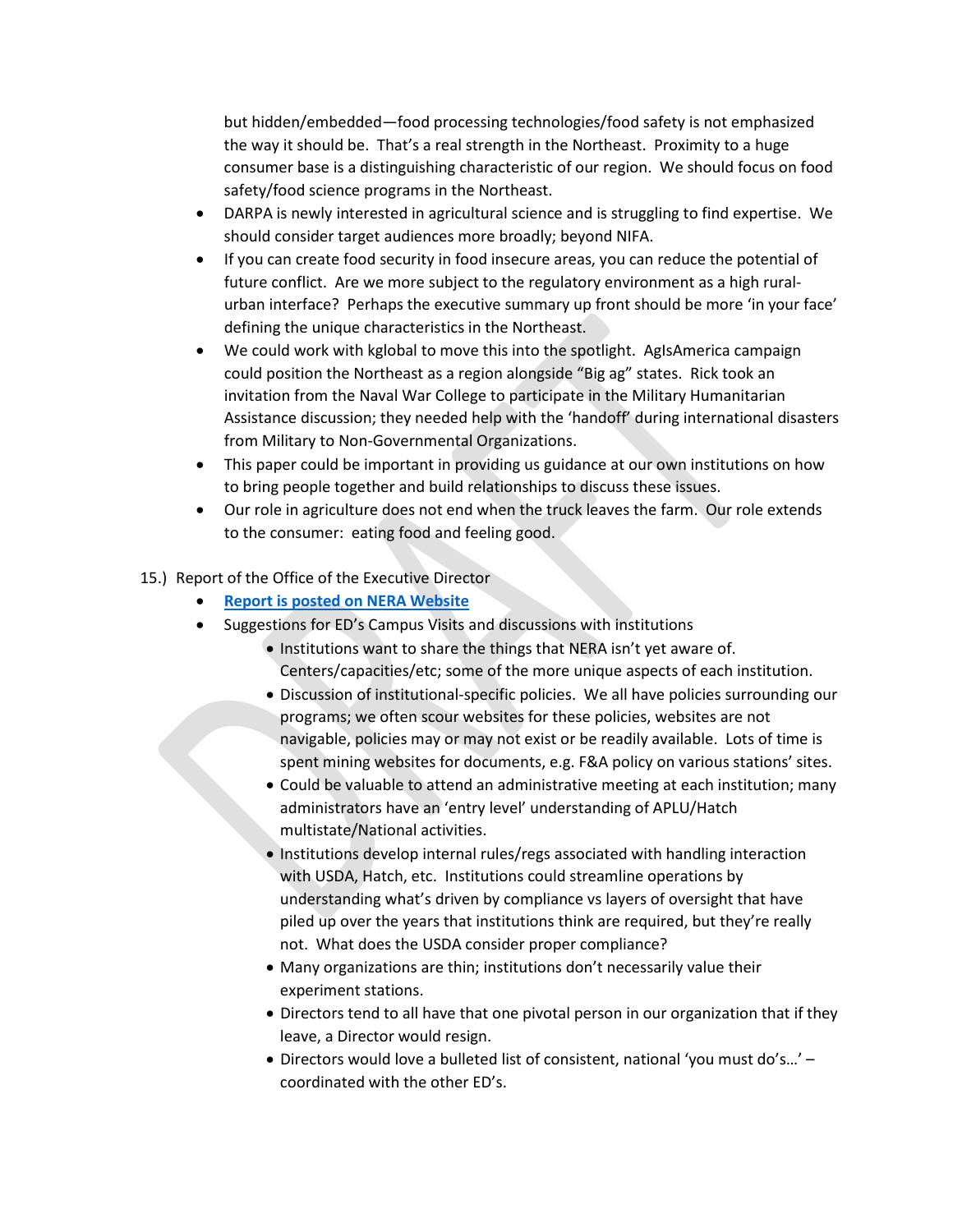- 16.) 2017 Upcoming Meetings
	- **The Northeast Joint Summer Session will be held June 12-14 at The Greenbrier in White Sulphur Springs, West Virginia**
	- **The ESS/SAES/ARD Meeting will be held in Philadelphia September 25-28**
- 17.) Social Media, Federal Policy and Communicating in the Digital Age: A Discussion (Rick Rhodes)
	- **[PowerPoint Slides available on NERA Website](http://www.nerasaes.org/2017-spring-meeting-docs)**
	- Presentation about institutional social media policies, federal policies, and individual engagement with social media
	- Talks about social media were inspired by USDA "Gag order" events in January 2017 following the Presidential inauguration of Trump
	- Free discussion between the Directors followed
	- Social media seen as an issue of academic freedom faculty feeling constrained with expressing opinions or views treads on academic freedom
	- Once a university logo is applied to a post or profile, it becomes an extension of the university
	- Social Media is about best practices. People who often cross lines on social media want to add credibility by highlighting their affiliation with their institution
	- Penn State discusses with faculty before posting, is it a personal opinion? If so, don't use the university's identity to convey message. If it's academic or in the realm of your *university business*, credit the university
	- Rutgers has a person who is big into raw milk. He generated content which is at odds with the Rutgers station administration. (Brad) Director won't be the one to muzzle him; if the person uses the Rutgers identity, so be it.
	- CAES scientist gave a presentation discussing climate change and portrayed Trump with borderline negative comments. (Ted) Director received calls from attendees who were vegetable growers in the state, upset with the scientist's comments on Trump
	- People tend to be risk-averse. New concerns we didn't have 4 years ago arise with selfediting of content
	- Social media is relevant today. Instant access to news-level op-eds, ability to get into the conversation has increased
	- Working in an academic institution rather than directly in federal government, some see this is a "stand up and fight" moment; e.g. academics should be defending against anti climate change arguments
	- At UMaine, students were discouraged from continuing a Facebook group which became a complaint forum
	- At Rhode Island, a student managing a pharmacy club social media page started to post vitriol against the college of pharmacy and particular faculty members
	- A Facebook page was branded with UMass Extension and 4-H logos without their knowledge. This was done by a rogue volunteer with radical political views, but was difficult to track down and monitor. A byproduct of having official logos available for download.
	- Consider the delivery of Social Media content; e.g. "climate variability vs climate change". Farmers will believe "variability" over "change"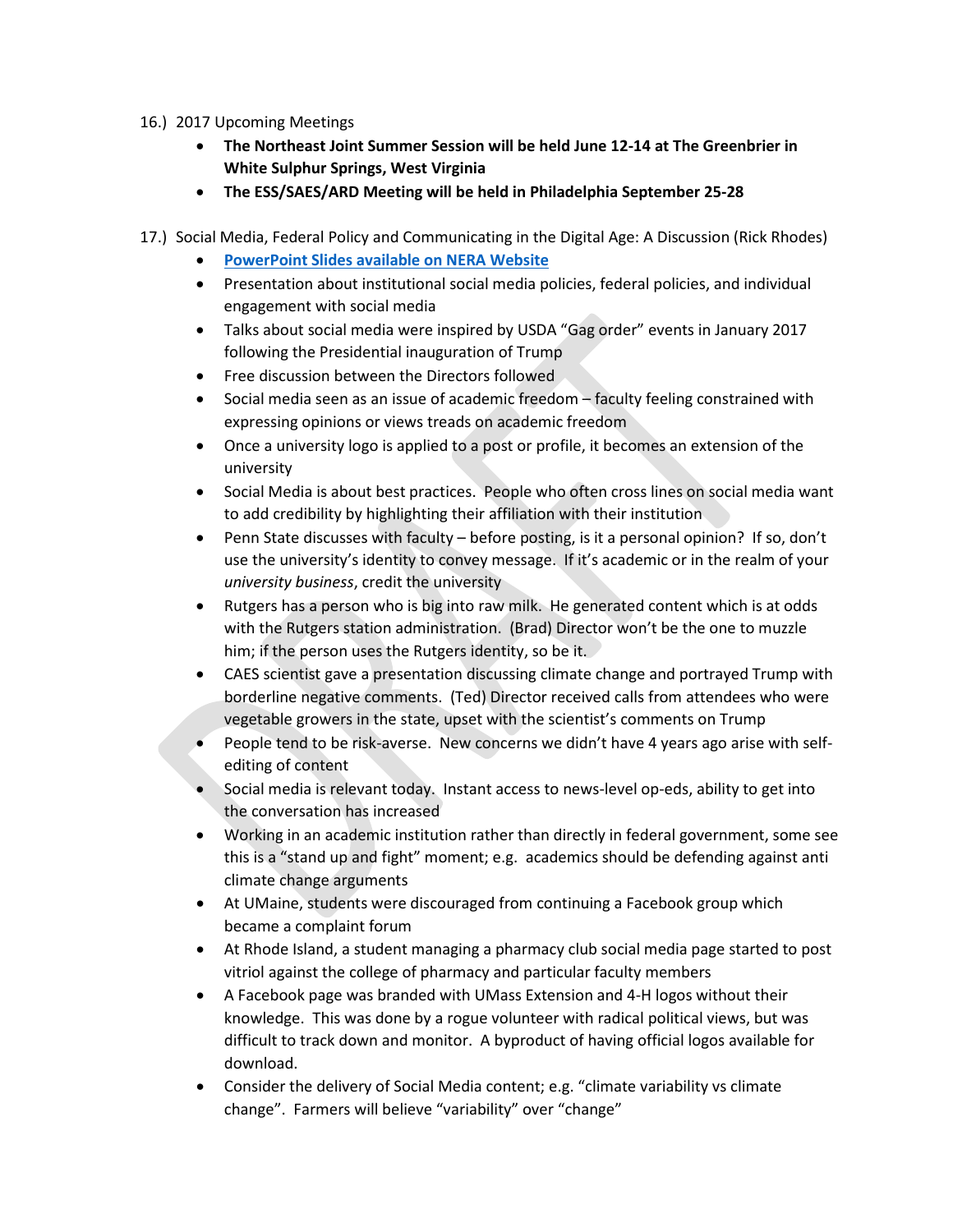- Are we walking on eggshells so much that we aren't saying anything meaningful? Lots of Twitter content is boring. Is there a backlash effect of being so nervous about what we're doing that it's boring?
- How do we avoid just becoming part of the cacophony? It's really hard to get peoples' attention about what's *important*.
- Think about people in the Northeast who are champions of delivering meaningful messages. Example: Kevin Folta, on non-GMO topics
- 18.) Best Practices: Engaging with 1890s Institutions (Mark Rieger)
	- Big problem in past four years has been interactions with 1890s
	- 1890s tend to be more racially diverse than 1862s
	- Florida, Georgia, Maryland, Delaware each have 1890s and aren't interacting often with 1862s
	- Mark's example he interacts more with UMD or Rutgers than even Delaware State
	- 1890s in the Northeast: WV State, Del State, Maryland Eastern Shore. All in the 'south' of the Northeast
	- 1890s presence in the south rooted in Jim Crow laws; "separate but equal" but not when it comes to funding
	- We need to interact better with our geographic neighbors, who convene separately from our regional group
	- UDelaware identified 5 critical research areas in the college's master plan. Faculty are asked to identify which of the research areas their work aligns with. These research areas don't necessarily align with Delaware State; they follow the same format but the research areas are tweaked
	- Research Goals are aligned with NIFA
	- Intent of the Plan of Work is to share commonalities, find a way for institutions to complement each other in a meaningful way
	- Extension is more engaged between UDel and Del State. They hold a joint annual conference to discuss strategic plans for Extension
	- Where are the intersections? Between budget lines, priorities in research programming
	- Different priorities: Chicken is 75% of the Delmarva ag. UDel focuses on Commercial growing, Del State focuses on smaller scale
	- Need to consider integration vs complementary strategies. Complementary priorities are often as valuable as integrated ones
	- For UDel, racial diversity in faculty is a pipeline issue. Summer Scholars could take rising seniors who are engaged in science, get them doing summer research, perhaps get them enrolled into a Master's program.
	- Could there be a mini sabbatical program where a faculty from an 1890 goes to work at an 1862? More symbolic than anything but could create some research interaction.
	- Grassroots program between UDel and Del State where faculty came to work at the other respective institution
	- Nationwide, the presence of Alton Thompson as 1890s ED changes the dynamics at the table. We now hear that voice in ESCOP when it historically wasn't always heard.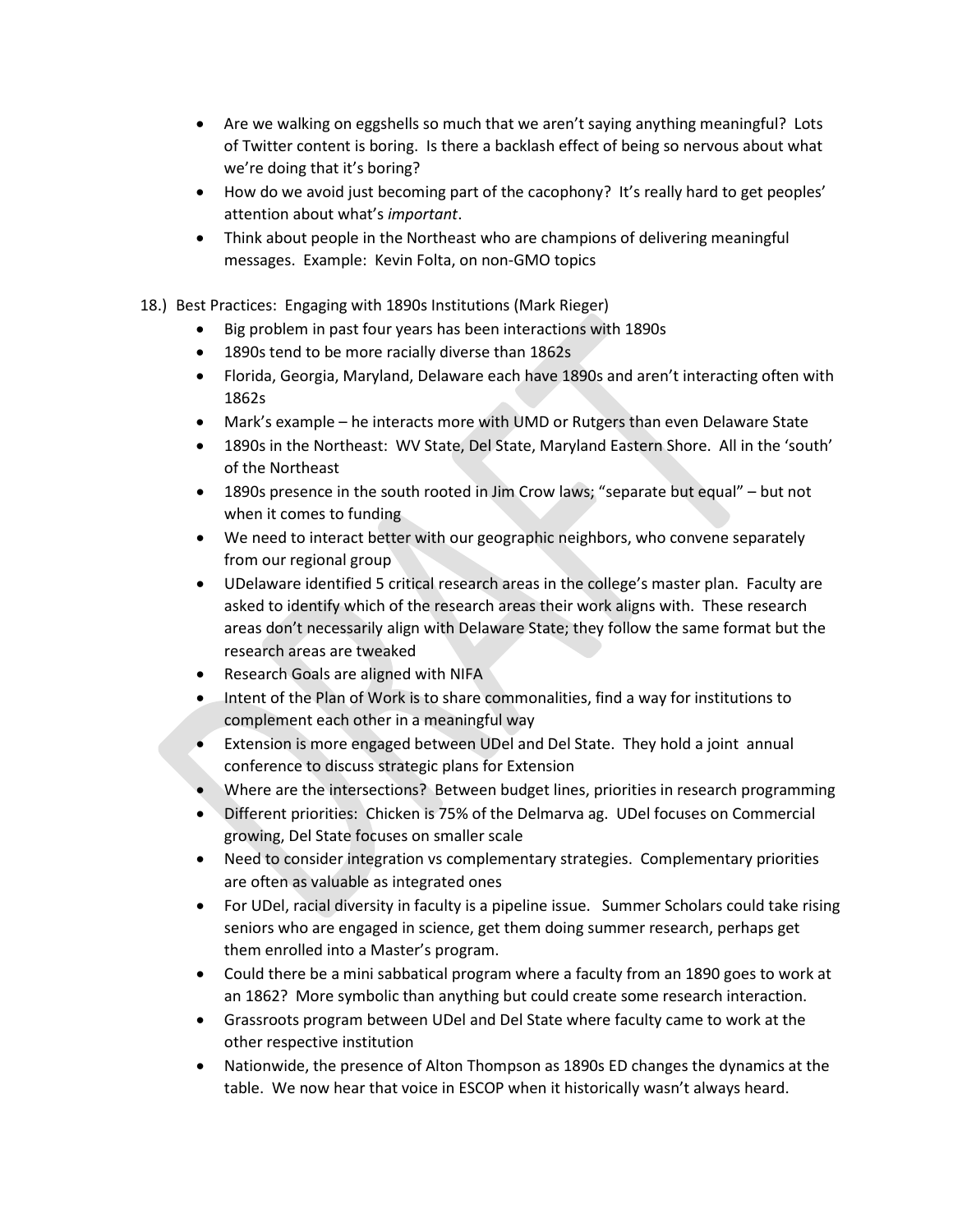- Why don't we include 1890s institutions in NERA?
- If we did invite 1890s, would they just be coming to talk? Or would we explore a mechanism (assessments or otherwise) to incorporate them into our structure?
- Considering 1890s are paying members of ARD, they may not want to pay twice to formally join NERA
- Low energy of activation would be to invite 1890s without considering assessments or pooled resources up front. Could start the discussion with them
- We need to consider not excluding 1890s based on outpricing what they can afford. We can start by inviting them to a meeting
- Can't assume there are wholly shared interests between NERA and 1890s institutions. We need to start with a conversation about what we and they both see as opportunities. An invitation is that first move outside the box.
- Does the regional structure of the BAA impede greater collaboration between 1862s and 1890s?
- Is an elected/appointed liaison within NERA enough to foster best outcomes?
- This best practices session was set in September '16. At CARET/AHS March '17, Marikis Alvarez asked Rick why 1890s hadn't been aware of / invited to the NERA Spring Meeting?
- We could extend an inclusive invitation to the NERA Spring Meeting to 1890s directors. You won't be "treading on our ground", you'll feel truly welcome.
- At URI, Rick applied for a grant through the Foreign Ag Service to serve as a monitoring and evaluation agent for USAID programs in West Africa. Needed folks who spoke French, had knowledge of local institutions in West Africa. Brought in Delaware State participants who are indispensable collaborators.
- Concern 1890s institutions are acutely aware of tokenism
- **Think about 1 or 2 action steps for NERA to improve relationships, foster engagement with 1890s**
- **Contact Dan Rossi about how interactions with 1890s has been handled in the past**
- **Contact Eric Young about how SAAESD interacts with 1890s**
- **Involve 1890s with Northeast Whitepaper; avoid tokenism by addressing the issue up front rather than waiting and 'tacking it on' (Mark knows Dalrymple and Moses at Delaware State; Rick knows folks at West Virginia State)**
- **Consider inviting the 1890s institutions, at least those in the Northeast, to the NERA Spring Meeting**
- **Rick will discuss with Alton Thompson creating ARD Liaisons to NERA and NERA Liaisons to ARD**
- 19.) Nominations Committee Report
	- Is NRSP on rotation or appointment? Fred is on the approval committee for NRSPs. If it's a rotation, we'll add it to the list of NERA positions.
	- Nominations / positions Discussion to follow at Summer Meeting
	- **Ask Eric Young about NRSP committee positions – rotations vs appointments**